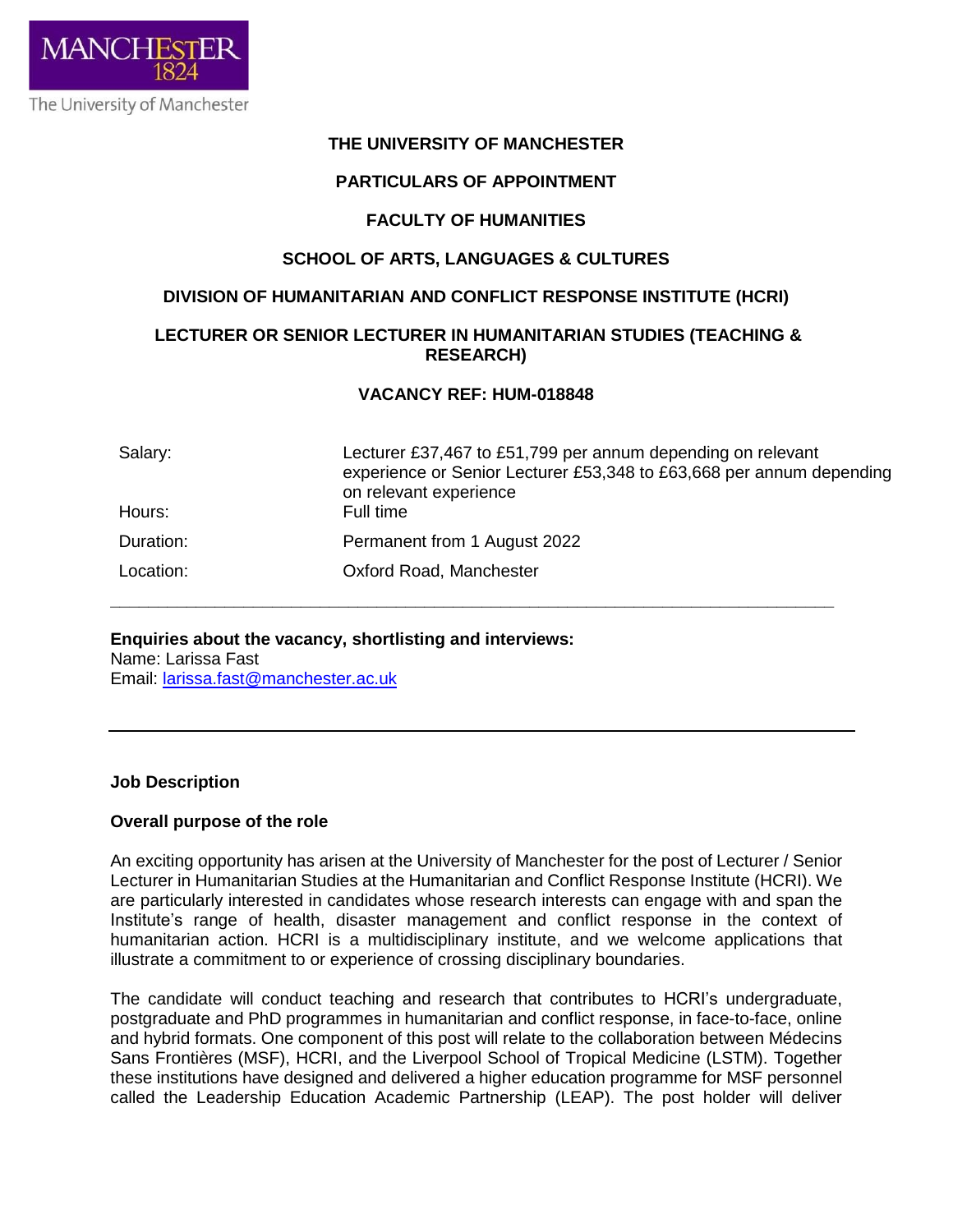

teaching and course units within the Masters' level LEAP programme which can be taken parttime within the MSc Humanitarian Practice, or as shorter standalone continuing professional development (CPD) courses. The LEAP programme delivers a wide range of courses via a blended learning approach which provides humanitarian professionals with the most flexibility in their learning experience; this includes online, synchronous and asynchronous distance learning, and residential intensive periods, thereby recognising the extremely demanding schedules and specificity of MSF staff.

The Lecturer/Senior Lecturer in Humanitarian Studies post is suited to mid-career researchfocussed academics (advanced Lecturer or Senior Lecturer), and not entry-level candidates. You must have a relevant PhD (or equivalent), proven track record of high-quality publications, excellent teaching, evidence of academic leadership, track record of obtaining research grant income, and supervision of doctoral students as well as experience of administration/ management. Experience in informing policy development and NGO engagement would also be desirable.

#### **The principal duties of the post-holder will include:**

This lectureship is a teaching and research position aimed at complementing and developing further HCRI's mission in humanitarian studies. The role requires the post-holder to contribute to the Institute's international reputation of academic excellence by delivering high-quality research and publications. Further, the successful candidate will be asked to contribute to HCRI's teaching activities as stipulated by the Institute Executive Director. The candidate must be able to provide course development for new and existing undergraduate and postgraduate taught course units around their research interests to complement the current teaching portfolio. As such, experience of curriculum design is essential. The post holder is expected to provide high quality digital (online and hybrid) and face-to-face teaching in the Institute. Finally, the post holder will be required to contribute to academic administration and management, appropriate to their career level. A more established track record in relation to the appointment criteria listed below is expected for appointees at the higher level.

#### **Key Responsibilities, Accountabilities and Duties:**

If appointed, your duties will be as follows, with additional Senior Lecturer duties beneath in *italics*:

#### **Research**

- 1. Contributing to the international reputation of research in the Institute by developing and maintaining an international research profile through high-quality publications, conference attendance, and related activities.
- 2. Preparing research grant applications for external sources of funding.
- 3. Contributing to the development of a research culture through the support of, and contribution to, HCRI seminar series and conferences.

#### **Teaching and Learning**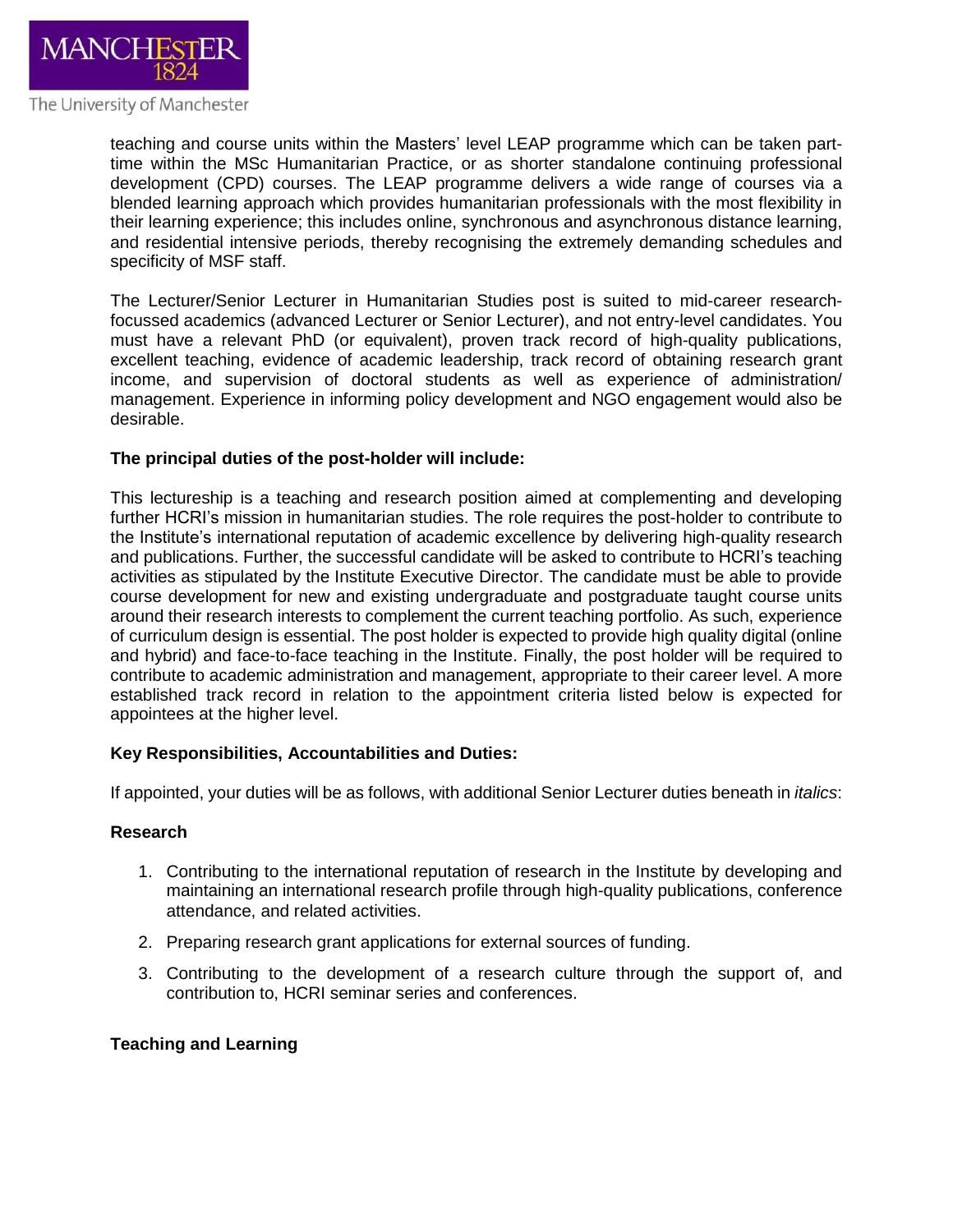

- 1. Delivering and developing new course units or adapting course units to be taught at undergraduate or postgraduate levels face-to-face, online, and hybrid formats
- 2. Convening courses and offering teaching at undergraduate, and postgraduate levels as required by the Institute Executive Director. This could include convening of, or lecturing in, existing course units such as:
	- a. Critical Approaches to Management of Humanitarian Operations
	- b. Humanitarian and Conflict Response Inquiries
	- c. Emergency Humanitarian Assistance
	- d. Management and Leadership in Health and Humanitarianism
	- e. Armed Groups and Humanitarian Aid
- 3. Supervising undergraduate and postgraduate dissertations or similar research projects as appropriate to the experience of the post-holder
- 4. Contributing to the pastoral and academic supervision and training of undergraduate, graduate, and PhD students
- 5. Design teaching material and deliver either across a range of course units or within a subject area to relevant levels, i.e. undergraduate, postgraduate and/or PhD degree students, through lectures, seminars and personal supervision
- 6. Use appropriate teaching, learning support and assessment methods
- 7. Identify areas where current provision needs revision or improvement
- 8. Set, mark and assess work and examinations and provide feedback to students

### **Teamwork**

- 1. Act as a responsible team member and develop productive working relationships with other members of staff
- 2. Collaborate with colleagues to identify and respond to students' needs and identify and apply for external research grants
- 3. As a course unit convener or tutor, co-ordinate with others (such as support staff or academic colleagues) to ensure student needs and expectations are met

### *Additional Senior Lecturer duties*

- *To contribute to the management of HCRI and to some of its areas of academic activity*
- *To build a profile of project leadership, including acting as PI for medium to large projects*
- *To lead on the design, implementation and oversight of programmes at undergraduate and postgraduate level*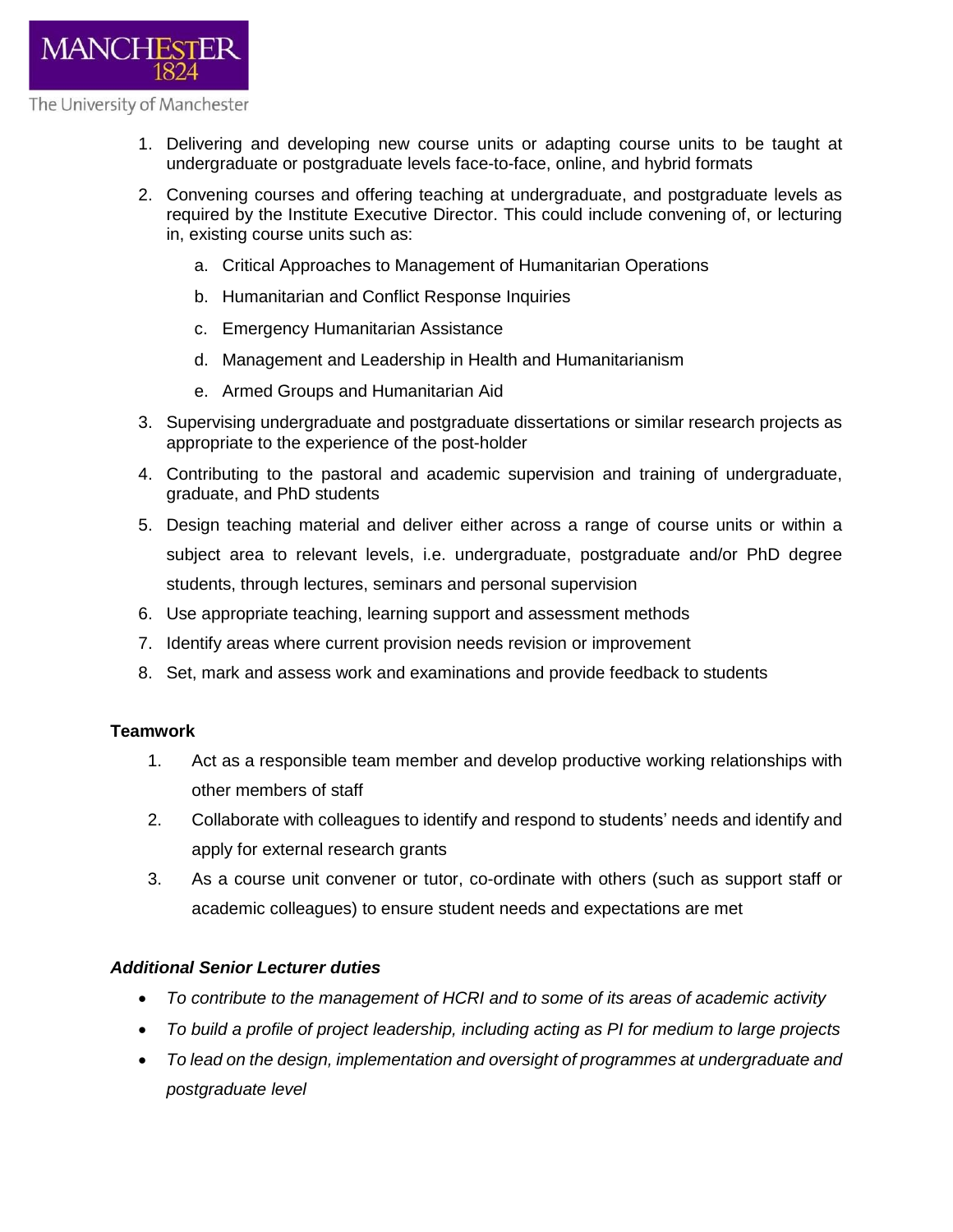

- *To act as main supervisor for PGR students*
- *To develop research networks, raising the profile of your field within HCRI*

# **Person Specification – Essential Knowledge, Skills and Experience**

- 1. Hold a **PhD** (or equivalent) in a relevant subject or professional equivalent (i.e. a terminal degree as a clinical academic)
- 2. Extensive and up-to-date theoretical knowledge in your subject area
- 3. Record of contributions to the development in the content, delivery or assessment of a curriculum at course-unit level
- 4. Experience in teaching, including class-room and online delivery, assessment and related support
- 5. An international research profile seen through a record of recent high-quality, peer reviewed research publications (or other equivalent recognised forms of research output, appropriate to career stage)
- 6. A record of success in obtaining or applying for research funding, appropriate to the career stage
- 7. An understanding of the UK higher education system and research excellence framework (https://www.ref.ac.uk/) in relation to the quality of one's own research
- 8. The ability and willingness to teach online, face-to-face and in a hybrid manner
- 9. Excellent interpersonal and communication skills and ability to work with colleagues at all levels
- 10. Excellent written and spoken English

# **Desirable – Knowledge, Skills, Experience and qualifications**

- 1. Practical experience of humanitarian work or humanitarian issues broadly defined or experience of working in a conflict, disaster or low-income setting
- 2. A record of contributing to student support
- 3. Expertise in teaching qualitative or quantitative research methods
- 4. Specific expertise in online teaching
- 5. Evidence of a commitment to career development and support, such as through participation in training or professional development, and mentoring of others
- 6. Evidence of constructive contribution to a humanitarian or higher education project or organisation

### *Additional Senior Lecturer specifications*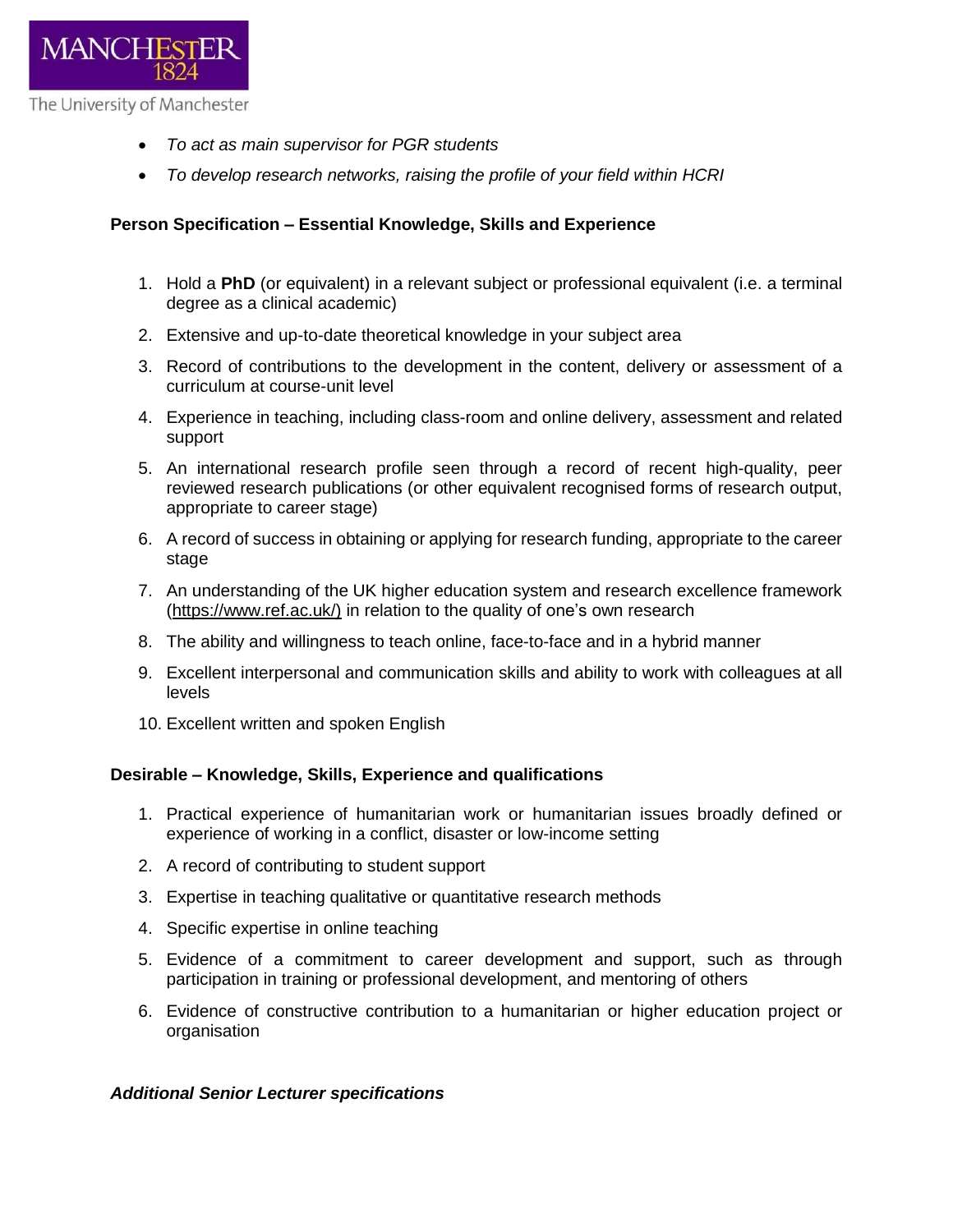

- *An established record and continuing trajectory of output of high-quality, peer- reviewed research publications and/or a strong and sustained record of demonstrable impact on society*
- *A realistic plan for producing field-leading research*
- *A sustained record of successful teaching, including class-room or online delivery and related support*
- *A record of development in the content, delivery or assessment of the curriculum at courseunit level*
- *Willingness to engage in PhD supervision.*

### **Working for the HCRI**

The vision for the Humanitarian and Conflict Response Institute at the University of Manchester has been inspired by the need to conduct rigorous, in-depth research and analysis on the impact and outcomes of contemporary and historical crises and conflicts. Founded in 2009, this programme of independent study is driven by a desire to inform and support policy and decision makers, to optimise collaboration between partner organisations, and to foster increased accountability within a knowledge gathering framework. In achieving these aims, HCRI facilitates improvements in crisis response to both infection outbreak and/or disasters on a global scale whilst providing a centre of excellence for those involved in the providing humanitarian assistance and protection, building peace, resilience or emergency capacity.

The Institute has developed a novel configuration for research and teaching which uniquely associates academics, practitioners, non-governmental organisation (NGO) partners, policymakers and analysts in sustained intellectual engagement. We offer a flexible approach to the provision of research and taught programmes to cater for the current needs of the aid industry, as well as prepare the next generation of crisis response researchers and practitioners.

HCRI is a genuinely multidisciplinary centre within which we bring together, existing expertise from the Faculty of Humanities - including social sciences - and the Faculty of Biology, Medicine and Health - including population, public and global health, data science, trauma epidemiology (Trauma Audit and Research Network) and infection (including Public Health England and NHS England). The interplay between disciplines of history, politics, peace and conflict studies, anthropology, geography, the arts, and medicine uniquely position Manchester as the leading global centre for humanitarianism, conflict response, and peacebuilding. The University of Manchester has a heritage of developing such class-leading centres, and HCRI has developed synergistic relationships with other leading research clusters such as the Global Development Institute and NHS England's Emergency Preparedness, Response and Resilience Team.

The HCRI also collaborates with external partners. Recently the Liverpool School of Tropical Medicine and HCRI have recently renewed a global partnership with the international medical charity Médecins Sans Frontières. The partnership delivers an educational programme designed to enhance the skills and knowledge of MSF's personnel for stronger operations and leadership in the field. The collaboration focuses on the delivery of an educational programme consisting of a suite of flexible Master's level professional courses, including short options and a full Master's